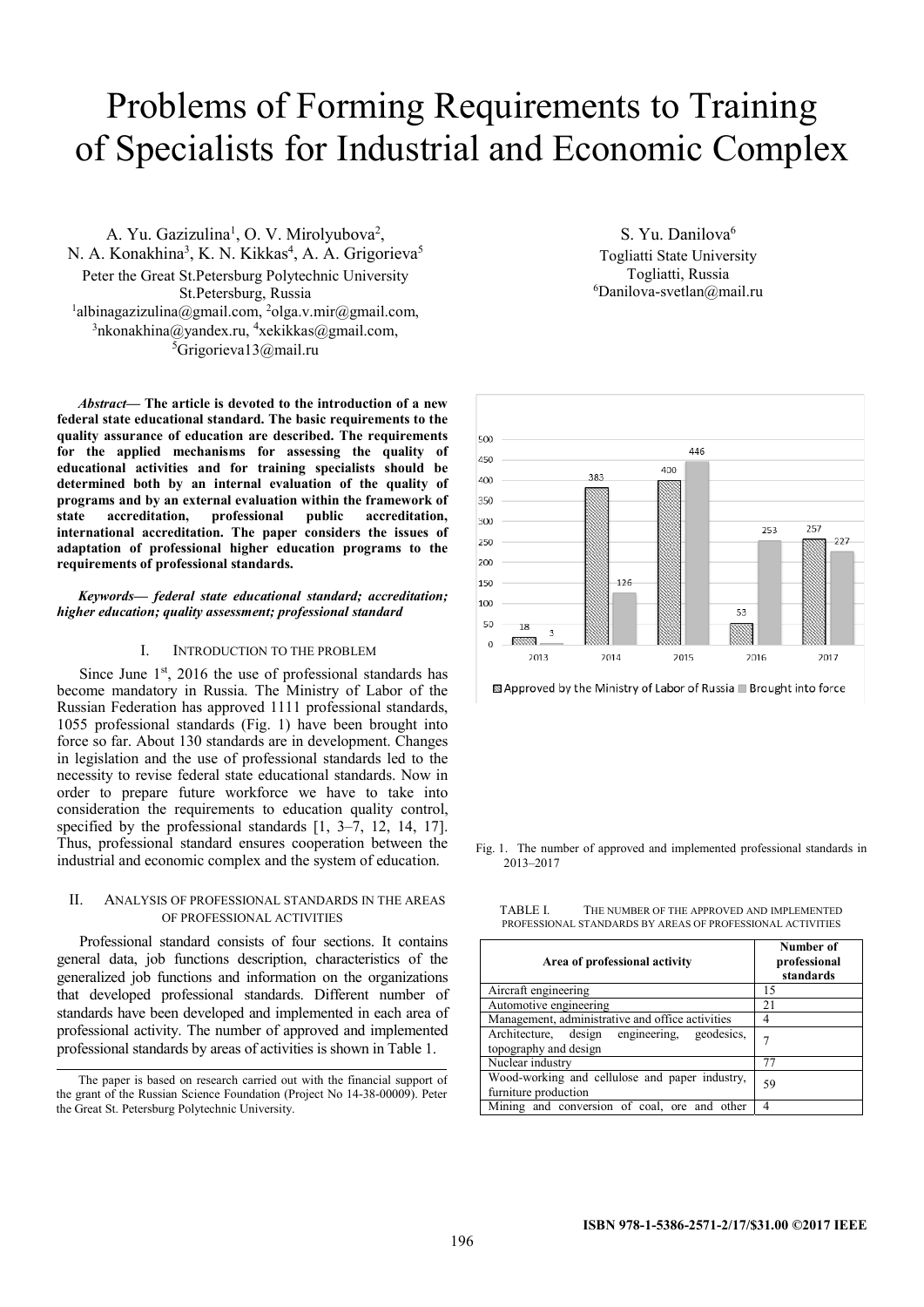|                                                    | Number of       |  |  |
|----------------------------------------------------|-----------------|--|--|
| Area of professional activity                      | professional    |  |  |
|                                                    | standards       |  |  |
| mineral resources                                  |                 |  |  |
| Oil and gas mining, refining and transportation    | 56              |  |  |
| Public health service                              | 20              |  |  |
| Culture and Art                                    | 5               |  |  |
| Consumer goods and textile industry                | $\overline{3}$  |  |  |
| Forestry management and hunting                    | 6               |  |  |
| Metallurgical production                           | 95              |  |  |
| Security control                                   | 5               |  |  |
| Education and science                              | $\overline{5}$  |  |  |
| Food industry, including beverages and tobacco     | 1               |  |  |
| production                                         |                 |  |  |
| Machinery and equipment manufacturing              | 8               |  |  |
| electronic<br>Electrical,<br>and optical equipment | 12.             |  |  |
| production                                         |                 |  |  |
| Aerospace industry                                 | 51              |  |  |
| Fish-breeding and fishing                          | $\overline{21}$ |  |  |
| Information and communication technologies         | 41              |  |  |
| Agriculture                                        | 22              |  |  |
| Services (trade, maintenance, repair, providing    |                 |  |  |
| personal services, hospitality services,<br>food   | 22              |  |  |
| services etc.)                                     |                 |  |  |
| End-to-end types of professional activities        | 186             |  |  |
| Social services                                    | 12              |  |  |
| Mass media, publishing and printing industry       | 13              |  |  |
| Building and construction and housing and utility  | 134             |  |  |
| sector                                             |                 |  |  |
| Shipbuilding                                       | 27              |  |  |
| Transport                                          | 52              |  |  |
| Physical education and sport                       | 11              |  |  |
| Finance and Economics                              | 34              |  |  |
| Chemical and Chemical Technology production        | 17              |  |  |
| Electric power industry                            | 36              |  |  |
| Law                                                | $\mathbf{1}$    |  |  |

The whole base of professional standards has been analyzed for the purpose of determining the demand for specialists in the area 27.0Х.02 'Quality management'. In 18 out of 34 areas specialists in the area 27.0X.02 are required (Fig. 2).

|                                                 |                                                          | Aircraft<br>cngineering                            | Health care                                       |                                                 | Construction and<br>Housing and<br><b>Communal Services</b> |                                                         |  |
|-------------------------------------------------|----------------------------------------------------------|----------------------------------------------------|---------------------------------------------------|-------------------------------------------------|-------------------------------------------------------------|---------------------------------------------------------|--|
| Cross-cutting types of<br>professional activity | Woodworking and<br>pulp-and-paper<br>industry, furniture |                                                    | Architecture,<br>design,<br>gendesy,<br>Topograph | Administrat<br>ive,<br>managerial<br>and office |                                                             | Extraction.<br>processing,<br>transportat<br>ion of oil |  |
|                                                 | manufacture                                              | Finance and<br>economics                           | <b>Education</b><br>and                           | Rocket and<br>space<br>industry                 |                                                             | Fisheries<br>and<br>tisheries                           |  |
|                                                 |                                                          |                                                    | Science                                           |                                                 |                                                             |                                                         |  |
| Automotive industry                             | Atomic industry                                          | Chemical, chemical-<br>technological<br>production | Manufactu<br>re of<br>clectrical.<br>electroni    | Communic<br>ation,<br>informatio<br>$n$ and     |                                                             | <b>Flectric</b><br>power<br>industry                    |  |

Fig. 2. The results of the analysis by the areas of professional activities for the 'Quality management' field of education

# III. FEDERAL STATE EDUCATIONAL STANDARDS ANALYSIS

The universities face the challenge of training qualified personnel for the industrial and economic complex, which will correspond to the competences prescribed in the professional standard [2, 6–11]. The universities conduct educational activities on the basis of Federal standards. Modernization of the structure of the Federal State Educational Standard  $3 + i$  is reflected in section 5 Requirements for the results of the program development. It contains universal competencies and general professional competences. Professional competencies now define an approximate basic educational program. Also, the Federal state educational standard  $3 +$ + determines the level of education. The Federal state educational standard 3 ++ contains a new section 8 – requirements to ensure the quality of education (Fig. 3).



Fig. 3. Requirements to ensure the quality of education

## IV. PROBLEMS OF FORMATION OF REQUIREMENTS IN THE TRAINING OF SPECIALISTS

The main problem of the development, approval and introduction of new Federal state educational standards  $3 + i$  is the issues of adapting professional higher education programs to the requirements of professional standards. Another problem is the timing of the agreement. Since today the Federal state educational standards  $3$  ++ have not yet been approved, but professional standards are already in place. The next important point in writing an approximate basic educational program is the competent formation of requirements. So, for example, when drawing up an approximate basic educational program in the direction of "Quality Management", it is necessary to take into account the specifics of training in 18 areas of activity in the program. Moreover, professional standards are constantly revised and new ones are approved. Therefore, today's approval, approval and implementation procedures require substantial refinement [13, 15]. At the same time, it is necessary to take into account the fact that universities are faced with the task of passing state accreditation procedures.